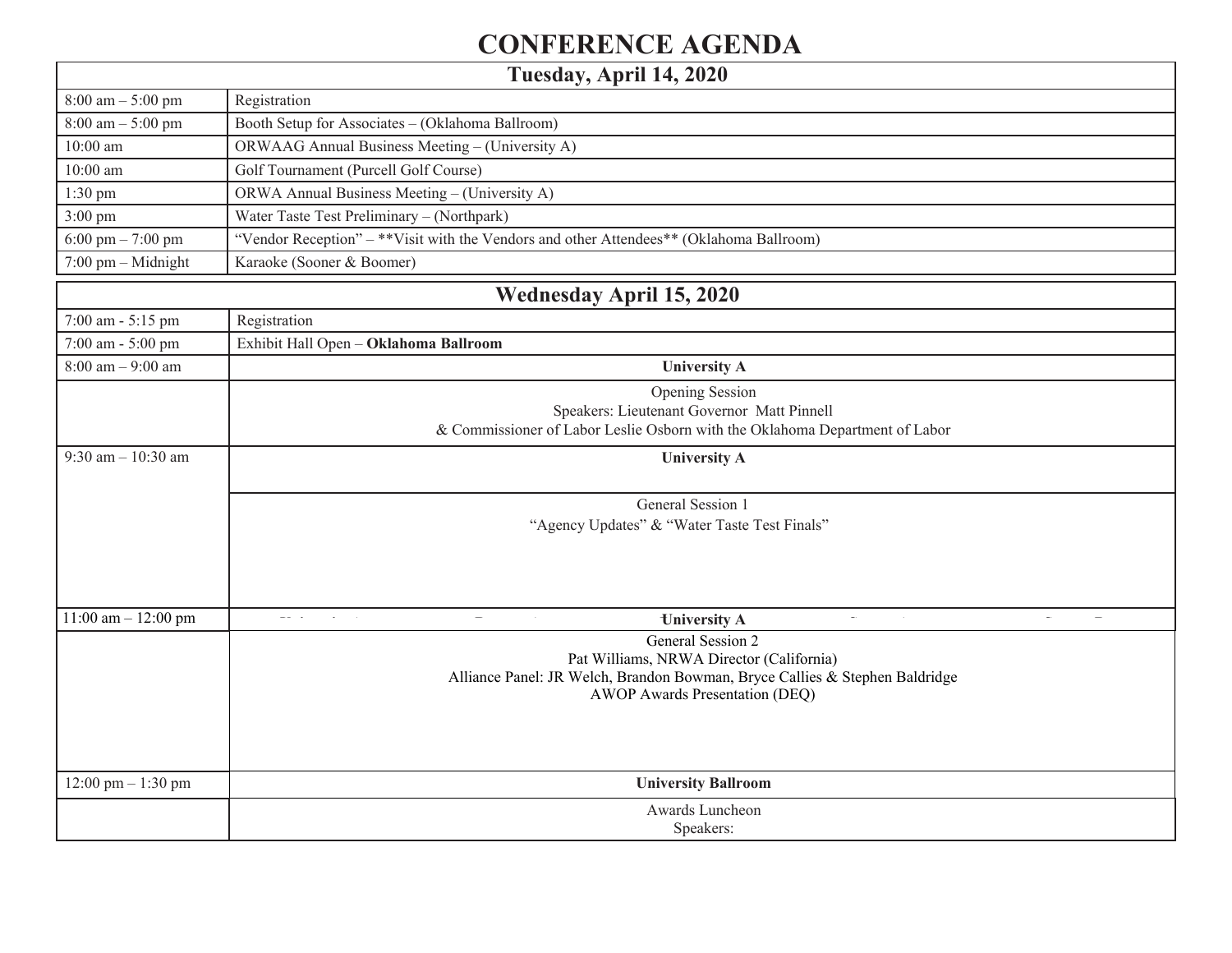| Wednesday, April 15, 2020 (Continued) |                                                                                            |                                                       |                                                  |                                                                                      |                                                                                                      |  |  |  |
|---------------------------------------|--------------------------------------------------------------------------------------------|-------------------------------------------------------|--------------------------------------------------|--------------------------------------------------------------------------------------|------------------------------------------------------------------------------------------------------|--|--|--|
|                                       | <b>University A</b>                                                                        | <b>Boomer A</b>                                       | <b>Boomer B</b>                                  | <b>Sooner A</b>                                                                      | <b>Sooner B</b>                                                                                      |  |  |  |
| $1:30 \text{ pm} - 2:30 \text{ pm}$   | Know the Shape of Your System,<br>and discover how OWRB can<br>help.                       | Preparing & Planning for<br>Retirement                | State of Insurance Industry &<br>Cyber Liability | Business 101<br><b>Measuring Your Success</b>                                        | CapDev-When the Worst<br>Happens- Lessons Learned<br>from the Sandy City Fluoride<br>Overfeed Crisis |  |  |  |
|                                       | Tonya White<br>$\&$<br>Joe Freeman<br><b>OWRB</b>                                          | Mike Reynolds<br><b>BancFirst</b>                     | David Byron & Al Wayne<br>Reassurance            | Larry Condley &<br>JR Welch                                                          | Brandon Bowman<br>ODEQ                                                                               |  |  |  |
| 2:45 pm $-$ 3:45 pm                   | America Iron & Steel<br>Requirements & Projects<br><b>Consulting Issues</b>                | Water Billing & Mapping<br>Interfaces                 | Distribution System Solutions                    | Business 101<br>Putting Square Pegs Into<br>Round Holes                              | <b>DWSRF-DWSRF Program</b><br>Basics, DBP &<br>Disadvantaged Communities<br>Subsidies & AWOF Awards  |  |  |  |
|                                       | Kevin LeGrand<br>USDA - Rural Development                                                  | John Katubig & Trent<br>Anderson<br>Sequoyah Software | <b>Brent Hutchins</b><br>Brad Greer & Associates | Larry Condley & JR Welch                                                             | Eddie Rhandour & Candy<br>Thompson<br><b>ODEQ</b>                                                    |  |  |  |
| $4:00 \text{ pm} - 5:00 \text{ pm}$   | Oklahoma Comprehensive Water<br>Plan Update: Looking Forward                               | <b>GIS Mapping</b>                                    | Grant Writing 101                                | How Does A Safety<br>Program Play A Role in the<br>Long Range Sustainability<br>Plan | <b>PWSCS/PWSES</b><br>Revised Lead & Copper<br>Rule                                                  |  |  |  |
|                                       | Owen Mills & Gabriella Marion<br><b>OWRB</b>                                               | Matt Foreman & Cindy<br>Hubbell<br>Creek Co RWD #2    | Cornell Wesley<br><b>Fiscal Fundamentals</b>     | Adam Hughes<br>CompSource Mutual                                                     | Laurelin Hodgson<br>$\&$<br>Mark Stasyszen<br>ODEQ                                                   |  |  |  |
| 6:00 pm $- 7:00$ pm                   | <b>Oklahoma Ballroom</b><br>Vendor Reception**Visit with the Vendors and other Attendees** |                                                       |                                                  |                                                                                      |                                                                                                      |  |  |  |
| $8:00 \text{ pm} - 9:00 \text{ pm}$   | <b>University Ballroom</b><br>Evening Entertainment with Country Music Artist Paul Bogart  |                                                       |                                                  |                                                                                      |                                                                                                      |  |  |  |
| $9:00$ pm - Midnight                  | Sooner & Boomer<br>Karaoke & Photo Booth                                                   |                                                       |                                                  |                                                                                      |                                                                                                      |  |  |  |